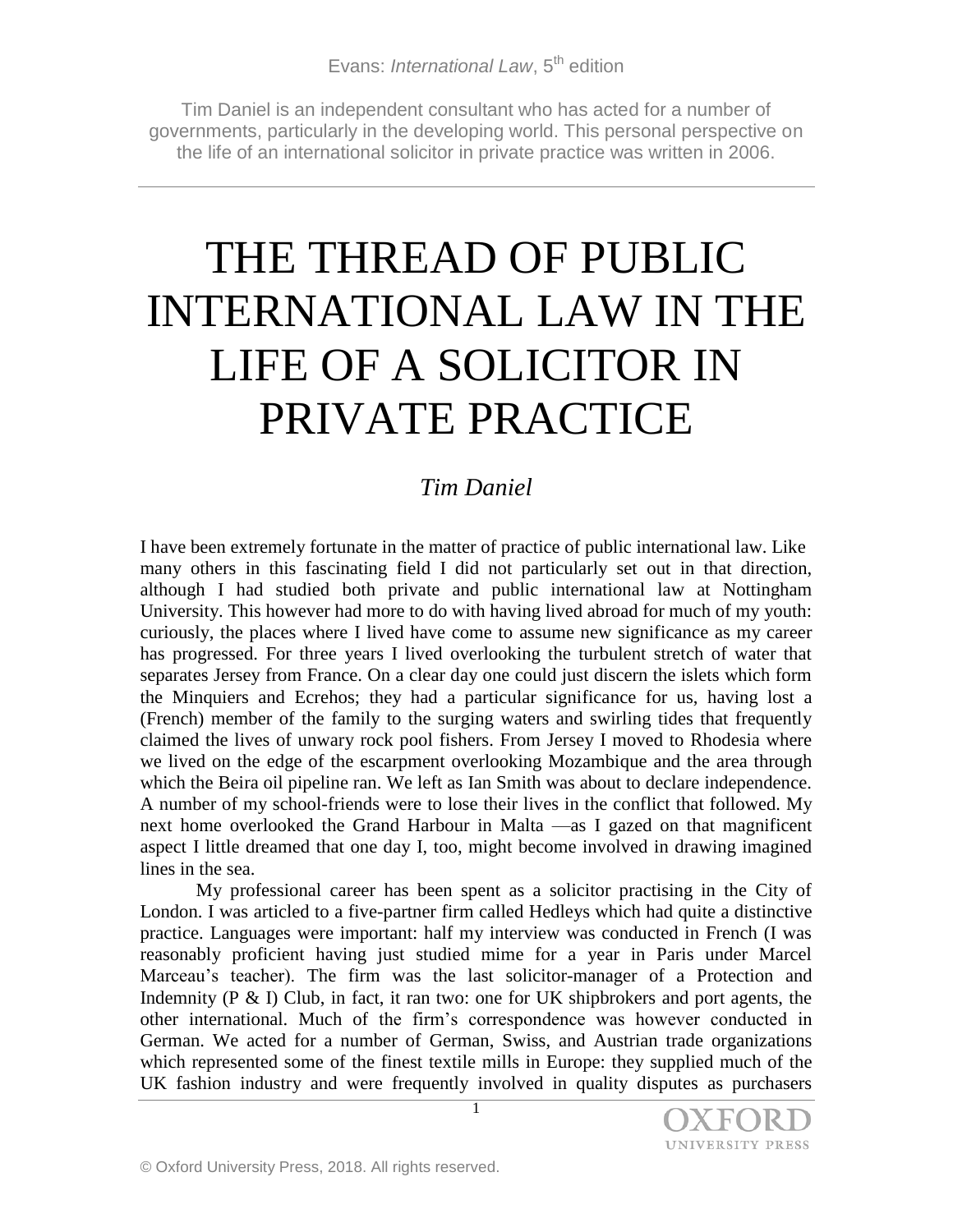Tim Daniel is an independent consultant who has acted for a number of governments, particularly in the developing world. This personal perspective on the life of an international solicitor in private practice was written in 2006.

attempted to prolong payment periods. Increasingly, the mills began to incorporate retention of title clauses in their sale contracts––this led to many and interesting disputes of the *Romalpa* variety. Professor Anthony Guest of King's College was our counsel of choice in advising on the contractual conundrums our clients encountered. Then, one day, we received a call from his chambers informing us that a former student of his, the Solicitor General of Nigeria, wished to see us. That was in 1975: 30 years later I find myself still representing the Federal Republic: in that time Nigeria has featured in a number of landmark public international law cases.

The Solicitor General had travelled to London to obtain the advice of his former teacher on what came to be described by one journalist as 'the largest commercial cockup in history'. Nigeria, in common with many other oil-producers in the developing world, had suddenly found herself to be a wealthy country. A huge hike in oil prices had taken place in the early 70s which had for a time caused chaos in mainstream Western economies. As things settled down the newly rich oil states set about spending their newfound wealth. In the Middle East ambitious housing projects were started and hospitals and universities began to spring up. In Nigeria military rule had prevailed since shortly after independence in 1960 and a bloody civil war had been fought in Biafra in the late 1960s. Consolidation of military rule required that army barracks be built all around this populous country, the number of whose peoples already exceeded 100 million. The Ministry of Defence was advised that the cement needed to build the barracks was in short supply in Europe because of heavy demand from the Middle East. The story goes that the Ministry was advised that it would have to order 10 times as much cement as it actually needed in order to secure its requirement.

Over 80 c.i.f. contracts were placed, each one for 240,000 tonnes of cement. Payment was to be made under irrevocable letters of credit issued by the Central Bank of Nigeria against documents presented to its correspondent banks in Europe. Demurrage was payable at a rate of US\$4–5,000 per day in the event of vessels being unable to discharge their cargo on arrival in Lagos. The majority of vessels likely to be chartered would be able to ship about 10,000 tonnes of cement: at least 24 vessels would be needed to perform each contract. On this basis, over 2,000 vessels would be needed to ship all the ordered cement. At that time Lagos-Apapa could discharge about one cement ship per week. Every cement factory in Europe went on to overtime, particularly those in Spain and in Romania: the Greek shipping community found vessels wherever they could. The result was that by the end of 1975 there were over 400 cement vessels lying at anchor virtually on the equator in Lagos waiting to discharge their cargo; demurrage was running at over US\$2 million per day and the cement was hardening in the holds. It would take eight years to discharge the ones that had turned up, and that was only about 20 per cent of what had been ordered.

The Ministry of Defence cancelled all the contracts and the Central Bank refused to honour its letters of credit. Litigation was inevitable. It started in Frankfurt ––that was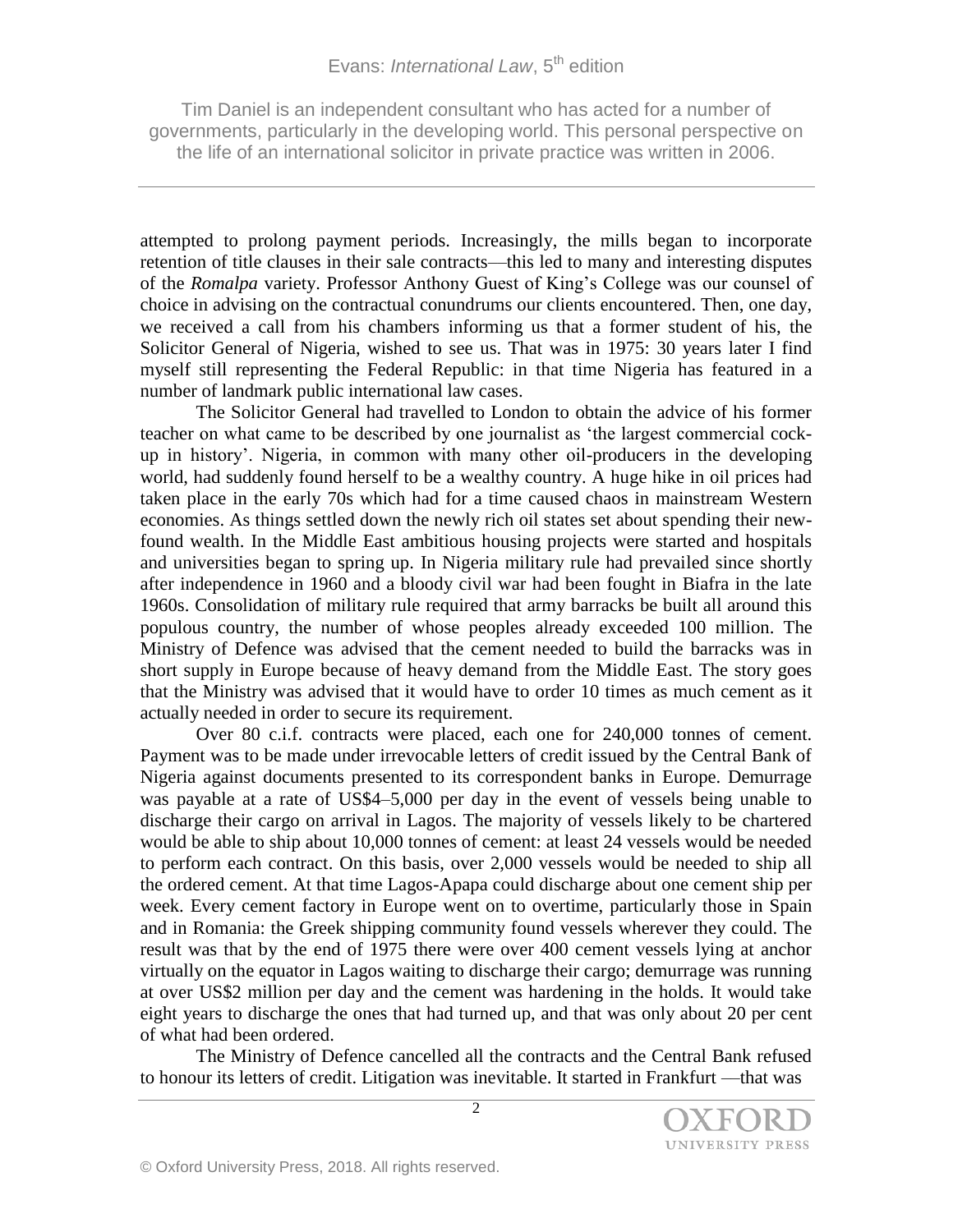Tim Daniel is an independent consultant who has acted for a number of governments, particularly in the developing world. This personal perspective on the life of an international solicitor in private practice was written in 2006.

when the Solicitor General came over to London. Professor Guest advised retaining a firm of City solicitors well versed in the sale of goods, commercial paper, and shipping, who could also correspond in German. The first claim in London was brought by a Zurichbased company, Trendtex Trading Corporation. Sovereign immunity was pleaded: Nigeria succeeded at first instance before Donaldson J. That decision was overturned by the Court of Appeal with Lord Denning giving the lead judgment. Leave was given to go to the House of Lords. Before Nigeria could be heard Parliament intervened and passed the State Immunity Act in 1978. Lord Denning said it was a pity the Law Lords did not first have the opportunity to hear the case. Ten years of arbitration followed under ICC clauses, with each contract being governed by the law of the seller.

As we endeavoured to find defences to the 'Cement Armada' claims based on fraudulent conduct, we got to know the Ministry of Justice pretty well. In 1982 we were asked by the then Attorney General to produce a report on Nigeria's eastern boundary with Cameroon. There had been a shooting incident in which five Nigerian soldiers had been killed in a clash with Cameroon gendarmes in an area known as the Bakassi Peninsula, which is where the land boundary meets the sea. We commissioned Geoffrey Marsden of Cambridge University to write the report and assisted him with the research. Shortly after the report was delivered the civilian government of President Shehu Shagari was overthrown in a military coup.

In 1993 an attempt was made to return to civilian rule, but it was thwarted by General Sani Abacha in yet another coup. In December Abacha sent troops into Bakassi. In February 1994 Cameroon, unbeknownst to Nigeria, signed up to the Optional Clause accepting the jurisdiction of the International Court of Justice. In March they delivered an Application to the Court requesting determination of sovereignty over Bakassi and of the common maritime boundary. Five weeks later the Application was amended to include the entire land boundary (1,800 kms long) and sovereignty over Lake Chad. By now I had joined the firm of DJ Freeman: for the next eight years I was to be engaged almost full time running Nigeria's defence team. Early in 1995 an outbreak of hostilities led to interim measures being requested by Cameroon; Nigeria subsequently took preliminary objections, and later Equatorial Guinea intervened. In addition to disputing the boundary, Cameroon made state responsibility claims. The case was almost certainly the largest and most complex boundary dispute to have come before the Court. Judgment was given in October 2002. Kofi Annan contacted the two Heads of State and suggested the setting up of a Mixed Commission comprising representatives of the two States and a United Nations delegation to implement the judgment. No doubt this was done primarily in order to avoid further conflict, but the judgment also raised many complex technical and humanitarian issues, which are taking time to resolve.

Although Nigeria's defence took up much of my time whilst the case was before the Court, President Obasanjo was also keen to resolve Nigeria's other maritime boundaries in the Gulf of Guinea, which had become one of the world's foremost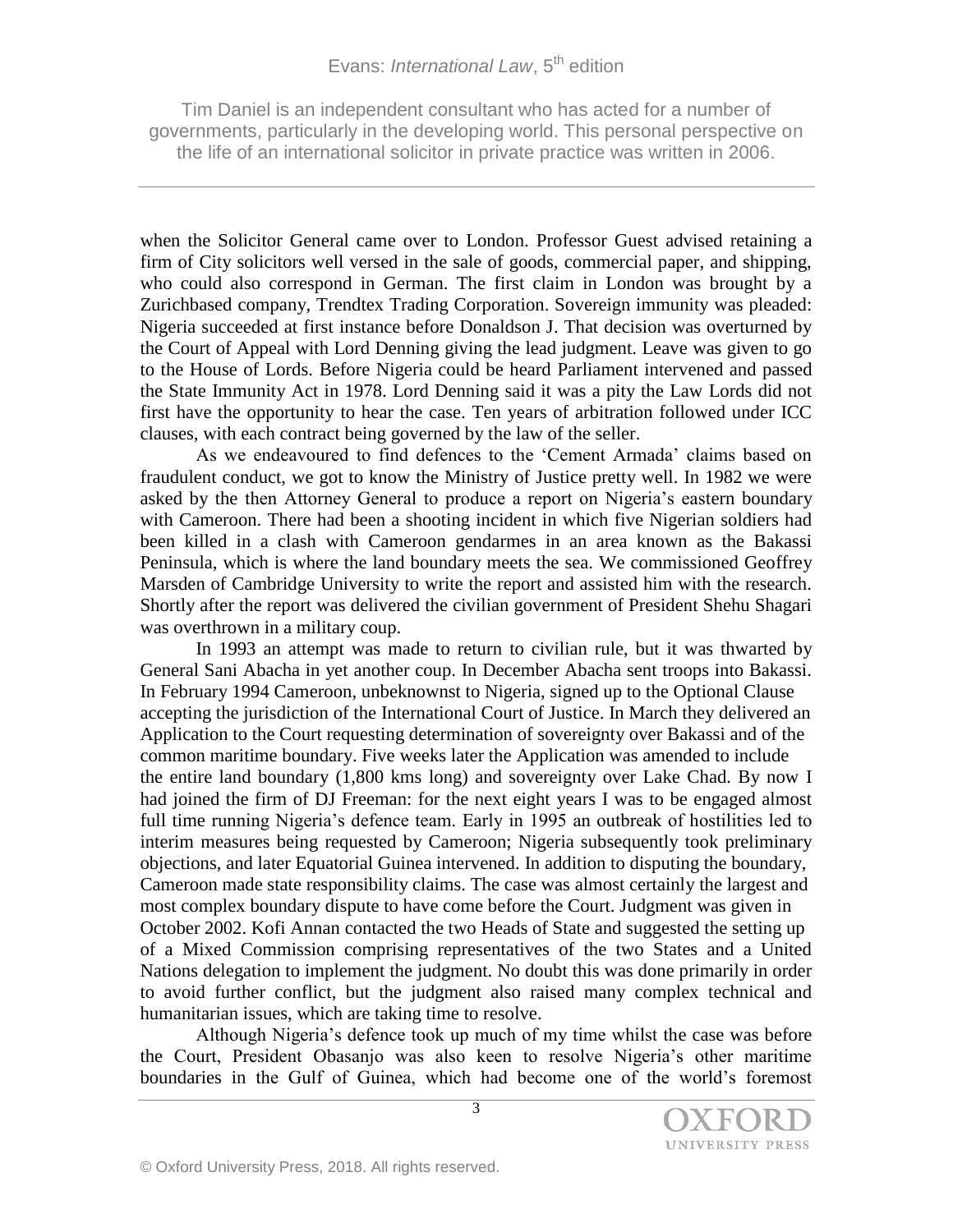Tim Daniel is an independent consultant who has acted for a number of governments, particularly in the developing world. This personal perspective on the life of an international solicitor in private practice was written in 2006.

hydrocarbon producing areas. First of all, talks with Equatorial Guinea were revived, and then we started talks with Sao Tome e Principe. A single maritime boundary with Equatorial Guinea was negotiated, requiring a major unitization agreement to deal with the part of Equatorial Guinea's main oilfield which straddles the boundary. It did not prove possible to negotiate a boundary with Sao Tome: instead, a Joint Development Zone was agreed, with resources split 60/40 in Nigeria's favour. These agreements were reached before the Court gave judgment, and now a common maritime boundary with Benin has been agreed. Nearly all of Nigeria's maritime boundaries in the Gulf of Guinea are thus now delimited.

For completeness, I should perhaps also mention that in 1998–99 we were privileged to be asked to assist in the 'trial preparation' of Botswana's case with Namibia involving Kasikili/Sedudu island in the Chobe river, which came on for hearing before the Court in March 1999. Although some might regard a dispute over a relatively small river island as something of a 'minnow' compared with a case on the scale of the Nigeria-Cameroon case, the fact was that national feelings were no less engaged and much detailed work had to be undertaken to present the case. States cannot choose their neighbours and territorial disputes are always deeply felt, as are disputes between individual neighbours. The objectivity of independent legal advisers has much to contribute to the keeping of the peace in such situations.

Halfway through the Cameroon case, in June 1998, Abacha died. As soon as he was dead the interim military government under General Abdulsalami Abubakar vowed to recover the billions the Abacha family were alleged to have looted during nearly five years of corrupt rule. In May 1999 Olusegun Obasanjo was elected President. Requests for Mutual Legal Assistance were made of various countries, including the UK. In March 2001 the Financial Services Authority put out a press release in which it was stated that US\$1.3 billion of Abacha cash had been laundered through banks in the City of London. We were instructed to assist in the recovery effort. In 2002 the Proceeds of Crime Act was passed, considerably tightening up money laundering laws and the necessity for banks to 'know their customer', with particular regard to taking on Politically Exposed Persons (PEPs) as customers. Once again, events in Nigeria had contributed in no small measure to important changes in UK law. As of December 2005, my firm, now Kendall Freeman, is engaged in the recovery of monies looted by individual Nigerian State Governors. They are accorded immunity from suit under the Nigerian Constitution: a species of immunity which has not, thus far, found favour with the English courts.

The relevance of public international law in the legal spectrum is often doubted: it is certainly regarded as a somewhat esoteric subject which the majority of law students dismiss as an option to study. They are the poorer for letting that opportunity slip through their fingers. My own exposure to practice in this area has been limited for the most part to dealing with the affairs of one foreign State, but the activities of that State have had a profound impact on our own domestic law. They have also, in pursuing a proactive